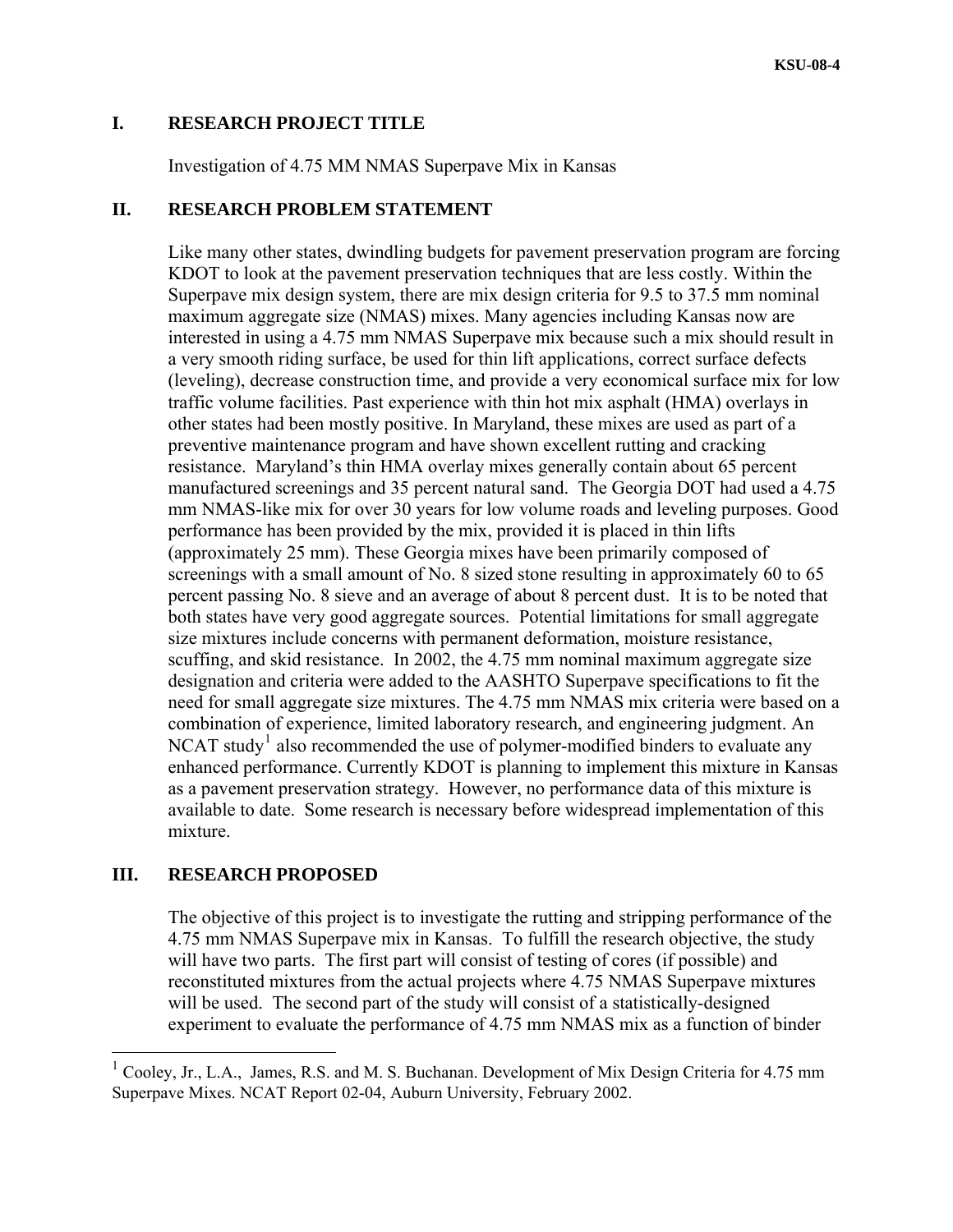type, aggregate types (crushed vs. natural ratio), fine aggregate angularity, and gradation. The Hamburg rut tester will be the primary test equipment in this study. The following tasks are needed to be accomplished to fulfill the objectives of this research. Kansas State University will be responsible for accomplishing all tasks.

- Task 1: Evaluate the recommendations of the pooled fund study by NCAT for 4.75 mm NMAS mixture.
- Task 2: Statistically design an experiment for mixture evaluation using typical fine aggregates from Kansas sources. It is anticipated that at least 3 to 5 aggregate sources will be used in the experiment. Some mixtures will be collected from the actual construction projects. Run KT-56 and Hamburg Wheel tests on all mixtures. If possible, run Hamburg Wheel tests on the cores from the actual projects.
- Task 3: Statistically analyze the results. Comment on the influential/significant factors and current specifications. Make recommendations regarding changes in gradation, mixture composition, binder type, etc.
- Task 4: Write the final report.

The detailed tasks of this project will be developed in consultation with the KDOT project monitor if this idea is selected for funding in FY 08 K-TRAN program. This project could be complemented by accelerated testing of a variety of surface treatment strategies at the Civil Infrastructure System Laboratory at KSU in a future testing program of the Midwest States Accelerated Pavement Testing Pooled Fund Program.

# **IV. ESTIMATE OF FUNDING AND RESEARCH PERIOD**

*Estimated project duration:* 18 months (start: May 2007) *Estimated budget:* \$75,000

# **V. URGENCY AND PAYOFF POTENTIAL**

The research should have a high priority. KDOT is currently trying to stretch the maintenance dollars through cost-effective pavement preservation strategies. This mixture has the potential to become the work horse of KDOT's thin overlay program and save millions of dollars in alternative maintenance treatments. This would result in a big return in exchange for the small investment in this research project. KDOT and the paving industry in Kansas will immensely benefit from this work.

# **VI. IMPLEMENTATION STRATEGY**

Implementation of this study is expected to be carried out by the Bureau of Materials  $\&$ Research.